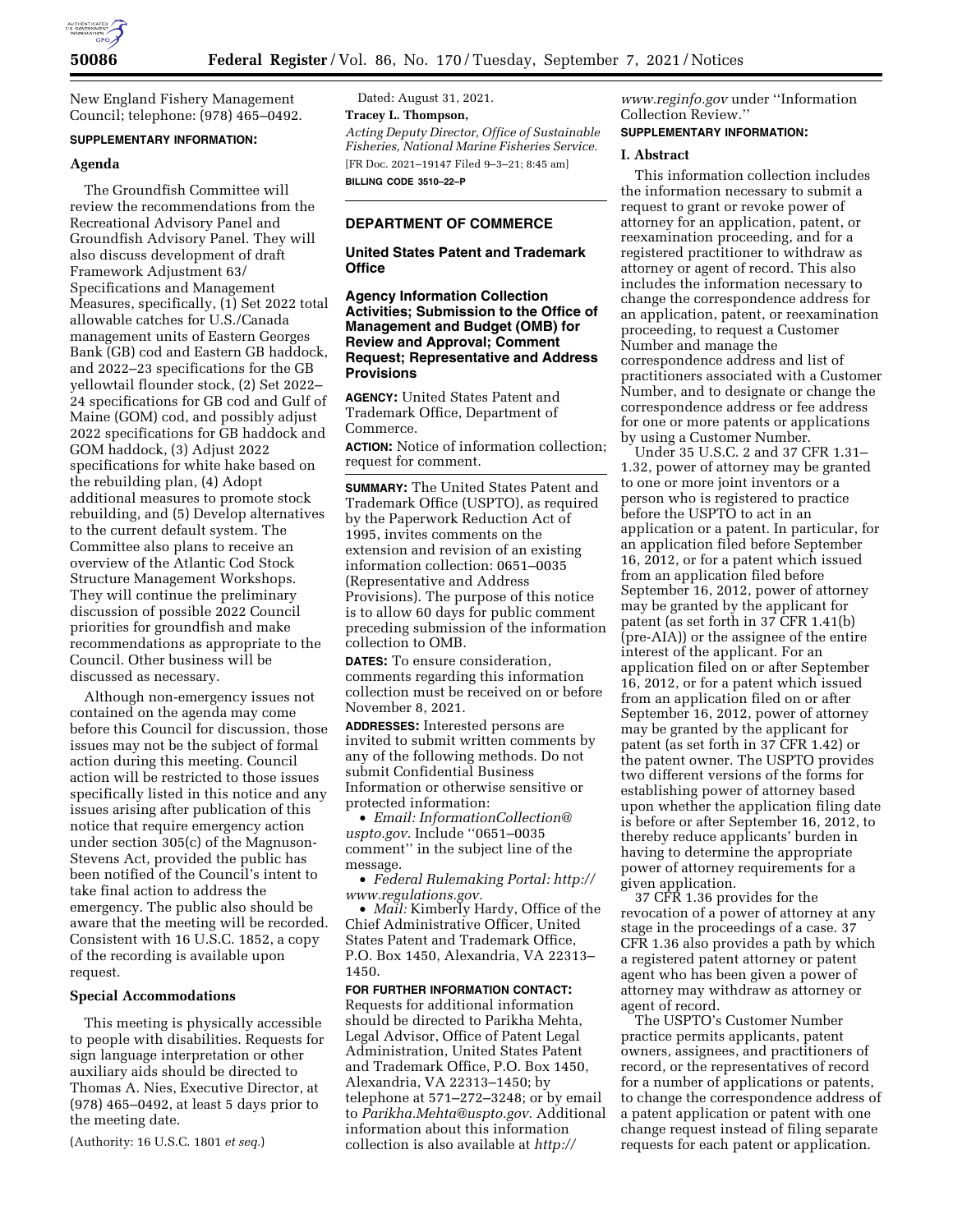Any changes to the address or practitioner information associated with a Customer Number will be applied to all patents and applications associated with said Customer Number.

The Customer Number practice is optional, in that changes of correspondence address or power of attorney may be filed separately for each patent or application without using a Customer Number. However, a Customer Number associated with the correspondence address for a patent application is required in order to access private information about the application using the Patent Application Information Retrieval (PAIR) system, which is available through the USPTO website. The use of a Customer Number is also required in order to grant power of attorney to more than ten practitioners or to establish a separate ''fee address'' for maintenance fee purposes that is different from the

correspondence address for a patent or application.

## **II. Method of Collection**

Items in this information collection may be submitted by mail, facsimile, hand delivery, or online electronic submissions.

## **III. Data**

*OMB Control Number:* 0651–0035. *Form Number(s):* (AIA= American Invents; SB = Specimen Book).

- PTO/AIA/80; PTO/SB/80 (Power of Attorney to Prosecute Applications Before the USPTO)
- PTO/AIA/81 (Power of Attorney to one or More of the Joint Inventors and Change of Correspondence Address)
- PTO/SB/81 (Power of Attorney or Revocation of Power of Attorney with a New Power of Attorney and Change of Correspondence Address)
- PTO/AIA/81A; PTO/SB/81A (Patent—Power of Attorney or Revocation of Power of Attorney with a New Power of Attorney and Change of Correspondence Address)
- PTO/AIA/81B (Reexamination or Supplemental Examination—Patent Owner Power of Attorney or Revocation of Power of Attorney With a New Power of Attorney and Change of Correspondence Address for Reexamination or Supplemental Examination and Patent)
- PTO/SB/81B (Reexamination—Patent Owner Power of Attorney or Revocation of Power of Attorney with a New Power of Attorney and Change of Correspondence Address)
- PTO/SB/81C (Reexamination—Third Party Requester Power of Attorney or Revocation of Power of Attorney with a New Power of Attorney and Change of Correspondence Address)
- PTO/AIA/82A; PTO/AIA/82B; PTO/ AIA/82C (Transmittal for Power of Attorney To One Or More Registered

Practitioners/Power Of Attorney By Applicant)

- PTO/AIA/83; PTO/SB/83 (Request for Withdrawal as Attorney or Agent and Change of Correspondence Address)
- PTO/SB/124 (Request for Customer Number Data Change)
- PTO/SB/125 (Request for Customer Number)
- PTO–2248 (Request to Update a PCT Application with a Customer Number)

*Type of Review:* Revision of a currently approved information collection.

*Affected Public:* Private sector; individuals or households.

*Estimated Number of Respondents:*  184,743 respondents per year.

*Estimated Number of Responses:*  226,573 responses per year.

*Estimated Time per Response:* The USPTO estimates that the response time for activities related to Representative Address Provisions will take the public between 0.20 hours (12 minutes) to 1.5 hours (90 minutes) to complete. This includes the time to gather the necessary information, create the document, and submit the completed request to the USPTO.

*Estimated Total Annual Respondent Burden Hours:* 111,104 hours.

*Estimated Total Annual Respondent Hourly Cost Burden:* \$16,561,175.

### TABLE 1—TOTAL HOURLY BURDEN FOR PRIVATE SECTOR RESPONDENTS

| Item No. | Item                                                                                                                                                                                              | Estimated<br>annual<br>respondents | Estimated<br>annual<br>responses<br>(year) | Estimated time for<br>response<br>(hour) | Estimated<br>annual<br>burden<br>(hour/year) | Rate <sup>1</sup><br>(\$/hour) | Estimated<br>annual<br>respondent<br>cost burden |
|----------|---------------------------------------------------------------------------------------------------------------------------------------------------------------------------------------------------|------------------------------------|--------------------------------------------|------------------------------------------|----------------------------------------------|--------------------------------|--------------------------------------------------|
|          |                                                                                                                                                                                                   |                                    | (a)                                        | (b)                                      | $(a) \times (b) = (c)$                       | (d)                            | $(c) \times (d) = (e)$                           |
| 1        | Power of Attorney to Prosecute Appli-<br>cations Before the USPTO. PTO/<br>AIA/80, PTO/SB/80.                                                                                                     | 2,425                              | 2,910                                      | 0.5 (30 minutes)                         | 1,455                                        | \$145                          | \$210,975                                        |
| 2        | Power of Attorney or Revocation of<br>Power of Attorney with a New<br>Power of Attorney and Change of<br>Correspondence.<br>PTO/AIA/82A,<br>PTO/AIA/82B, PTO/AIA/82C.                             | 165,870                            | 204.670                                    | 0.5 (30 minutes)                         | 102,335                                      | 145                            | 14,838,575                                       |
| $3$      | Patent-Power of Attorney or Revoca-<br>tion of Power of Attorney with a New<br>Power of Attorney and Change of<br>Correspondence Address. PTO/AIA/<br>81, PTO/SB/81, PTO/AIA/81A, PTO/<br>SB/81A. | 165                                | 194                                        | 0.5 (30 minutes)                         | 97                                           | 145                            | 14,065                                           |
|          | Reexamination-Patent Owner Power<br>of Attorney or Revocation of Power<br>of Attorney with a New Power of At-<br>torney and Change of Correspond-<br>ence Address. PTO/AIA/81B PTO/<br>SB/81B.    | 29                                 | 29                                         | 0.5 (30 minutes)                         | 15                                           | 145                            | 2,175                                            |
| 5        | Reexamination-Third<br>Party<br>Re-<br>quester Power of Attorney or Rev-<br>ocation of Power of Attorney with a<br>New Power of Attorney and Change<br>of Correspondence Address. PTO/<br>SB/81C. | 24                                 | 24                                         | 0.5 (30 minutes)                         | 12                                           | 145                            | 1,740                                            |
| $6$      | Request for Withdrawal as Attorney or<br>Agent and Change of Correspond-<br>ence Address. PTO/AIA/83, PTO/<br>SB/83.                                                                              | 2,134                              | 3,395                                      | 0.5 (30 minutes)                         | 1,698                                        | 400                            | 679,200                                          |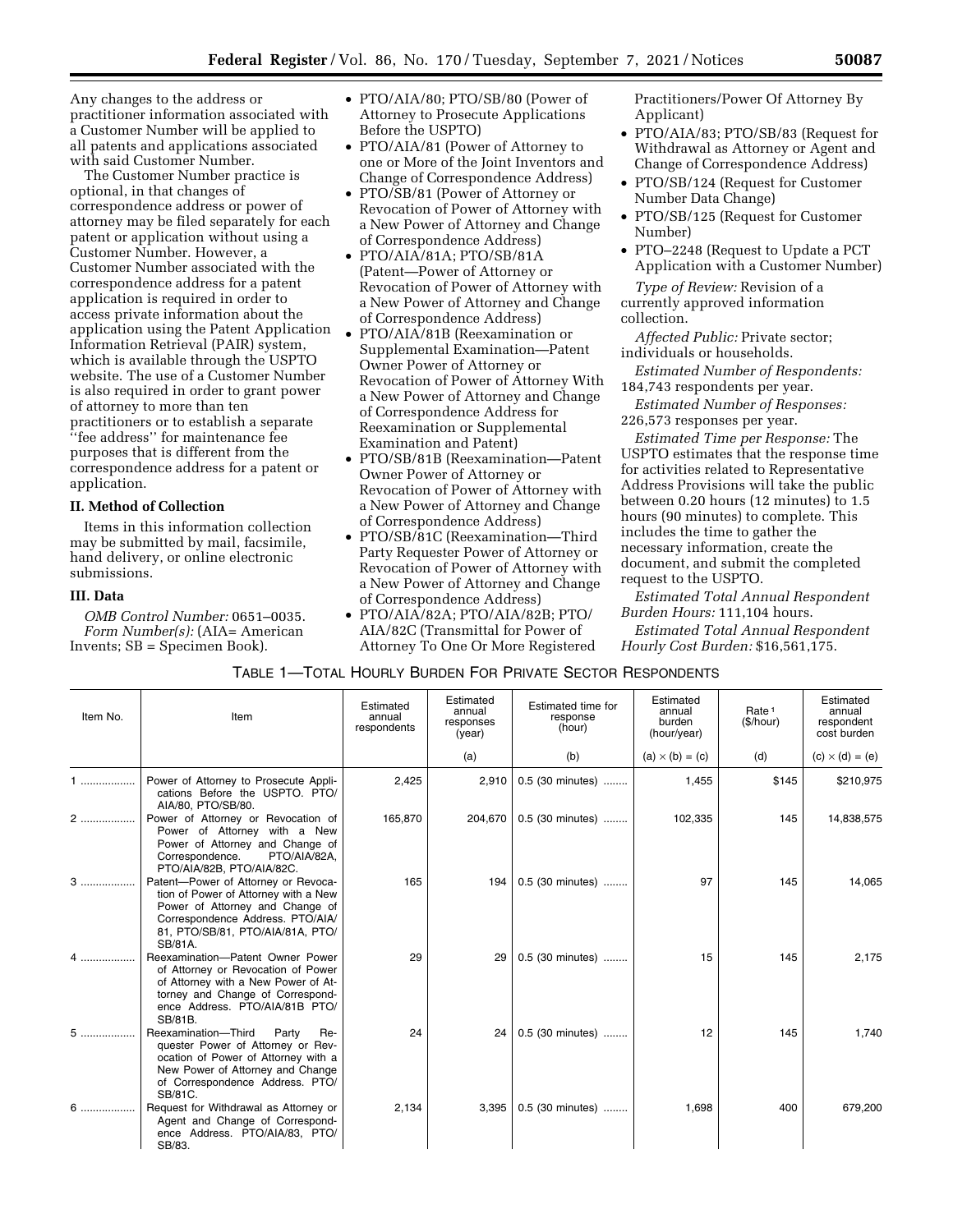| Item No. | Item                                                                                                                                | Estimated<br>annual<br>respondents | Estimated<br>annual<br>responses<br>(year) | Estimated time for<br>response<br>(hour) | Estimated<br>annual<br>burden<br>(hour/year) | Rate <sup>1</sup><br>(\$/hour) | Estimated<br>annual<br>respondent<br>cost burden |
|----------|-------------------------------------------------------------------------------------------------------------------------------------|------------------------------------|--------------------------------------------|------------------------------------------|----------------------------------------------|--------------------------------|--------------------------------------------------|
|          |                                                                                                                                     |                                    | (a)                                        | (b)                                      | $(a) \times (b) = (c)$                       | (d)                            | $(c) \times (d) = (e)$                           |
|          | Petition Under 37 CFR 1.36(a) to Re-<br>voke Power of Attorney by Fewer                                                             | 9                                  | 9                                          | 1 (60 minutes)                           | 9                                            | 400                            | 3,600                                            |
| 8        | than All the Applicants.<br>Petition to Waive 37 CFR 1.32(b)(4)<br>and Grant Power of Attorney by<br>Fewer than All the Applicants. | 9                                  |                                            | 1 (60 minutes)                           | 9                                            | 400                            | 3,600                                            |
| $9$      | Request for Customer Number Data<br>Change. PTO/SB/124.                                                                             | 1,067                              | 1,067                                      | $0.2$ (12 minutes)                       | 213                                          | 145                            | 30,885                                           |
| $10$     | Request for Customer Number. PTO/<br>SB/125.                                                                                        | 6,111                              | 6,111                                      | 0.2 (12 minutes)                         | 1,222                                        | 145                            | 177,190                                          |
| 11       | Customer Number Upload Spread-<br>sheet.                                                                                            | 291                                | 291                                        | 1.5 (90 minutes)                         | 437                                          | 145                            | 63,365                                           |
| $12$     | Request to Update a PCT Application<br>with a Customer Number. PTO-<br>2248.                                                        | 1,067                              | 1,067                                      | 0.25 (15 minutes)                        | 267                                          | 145                            | 38,715                                           |
| Totals   |                                                                                                                                     | 179,201                            | 219,776                                    |                                          | 107,769                                      |                                | 16,064,085                                       |

## TABLE 1—TOTAL HOURLY BURDEN FOR PRIVATE SECTOR RESPONDENTS—Continued

1 2019 Report of the Economic Survey, published by the Committee on Economics of Legal Practice of the American Intellectual Property Law Association (AIPLA); *https://www.aipla.org/detail/journal-issue/2019-report-of-the-economic-survey.* The USPTO uses the mean rate for attorneys in private firms which is \$400 per hour.<br>The hourly rate for paraprofessional/paralegals is estima

# TABLE 2—TOTAL HOURLY BURDEN FOR INDIVIDUALS OR HOUSEHOLDS RESPONDENTS

| Item No. | Item                                                                                                                                                                                              | Estimated<br>annual<br>respondents | Estimated<br>annual<br>responses<br>(year) | Estimated time for<br>response<br>(hour) | Estimated<br>annual<br>burden<br>(hour/year) | Rate <sup>2</sup><br>(\$/hour) | Estimated<br>annual<br>respondent<br>cost burden |
|----------|---------------------------------------------------------------------------------------------------------------------------------------------------------------------------------------------------|------------------------------------|--------------------------------------------|------------------------------------------|----------------------------------------------|--------------------------------|--------------------------------------------------|
|          |                                                                                                                                                                                                   |                                    | (a)                                        | (b)                                      | $(a) \times (b) = (c)$                       | (d)                            | $(c) \times (d) = (e)$                           |
|          | Power of Attorney to Prosecute Appli-<br>cations Before the USPTO. PTO/<br>AIA/80, PTO/SB/80.                                                                                                     | 75                                 | 90                                         | 0.5 (30 minutes)                         | 45                                           | \$145                          | \$6,525                                          |
| 2        | Power of Attorney or Revocation of<br>Power of Attorney with a New<br>Power of Attorney and Change of<br>Correspondence.<br>PTO/AIA/82A,<br>PTO/AIA/82B, PTO/AIA/82C.                             | 5,130                              | 6,330                                      | 0.5 (30 minutes)                         | 3,165                                        | 145                            | 458,925                                          |
| $3$      | Patent-Power of Attorney or Revoca-<br>tion of Power of Attorney with a New<br>Power of Attorney and Change of<br>Correspondence Address. PTO/AIA/<br>81, PTO/SB/81, PTO/AIA/81A, PTO/<br>SB/81A. | 5                                  | 6                                          | 0.5 (30 minutes)                         | 3                                            | 145                            | 435                                              |
| 4        | Reexamination-Patent Owner Power<br>of Attorney or Revocation of Power<br>of Attorney with a New Power of At-<br>torney and Change of Correspond-<br>ence Address. PTO/AIA/81B, PTO/<br>SB/81B.   | 1                                  |                                            | 0.5 (30 minutes)                         | 1                                            | 145                            | 145                                              |
| $5$      | Reexamination-Third Party<br>Re-<br>quester Power of Attorney or Rev-<br>ocation of Power of Attorney with a<br>New Power of Attorney and Change<br>of Correspondence Address. PTO/<br>SB/81C.    | 1                                  |                                            | 0.5 (30 minutes)                         | 1                                            | 145                            | 145                                              |
| 6        | Request for Withdrawal as Attorney or<br>Agent and Change of Correspond-<br>ence Address. PTO/AIA/83, PTO/<br>SB/83.                                                                              | 66                                 | 105                                        | 0.5 (30 minutes)                         | 53                                           | 400                            | 21,200                                           |
| 9        | Request for Customer Number Data<br>Change. PTO/SB/124.                                                                                                                                           | 33                                 | 33                                         | 0.2 (12 minutes)                         | $\overline{7}$                               | 145                            | 1,015                                            |
| $10$     | Request for Customer Number. PTO/<br>SB/125.                                                                                                                                                      | 189                                | 189                                        | 0.2 (12 minutes)                         | 38                                           | 145                            | 5,510                                            |
| 11       | Customer Number Upload Spread-<br>sheet.                                                                                                                                                          | 9                                  | 9                                          | 1.5 (90 minutes)                         | 14                                           | 145                            | 2,030                                            |
| 12       | Request to Update a PCT Application<br>with a Customer Number. PTO-<br>2248.                                                                                                                      | 33                                 | 33                                         | 0.25 (15 minutes)                        | 8                                            | 145                            | 1,160                                            |
| Totals   |                                                                                                                                                                                                   | 5.542                              | 6,797                                      |                                          | 3,335                                        |                                | 497.090                                          |

<sup>2</sup>2019 Report of the Economic Survey, published by the Committee on Economics of Legal Practice of the American Intellectual Property Law Association (AIPLA);<br>https://www.aipla.org/detail/journal-issue/2019-report-of-theof Legal Assistants (NALA); *[https://www.nala.org/paralegals/research-and-survey-findings.](https://www.nala.org/paralegals/research-and-survey-findings)*